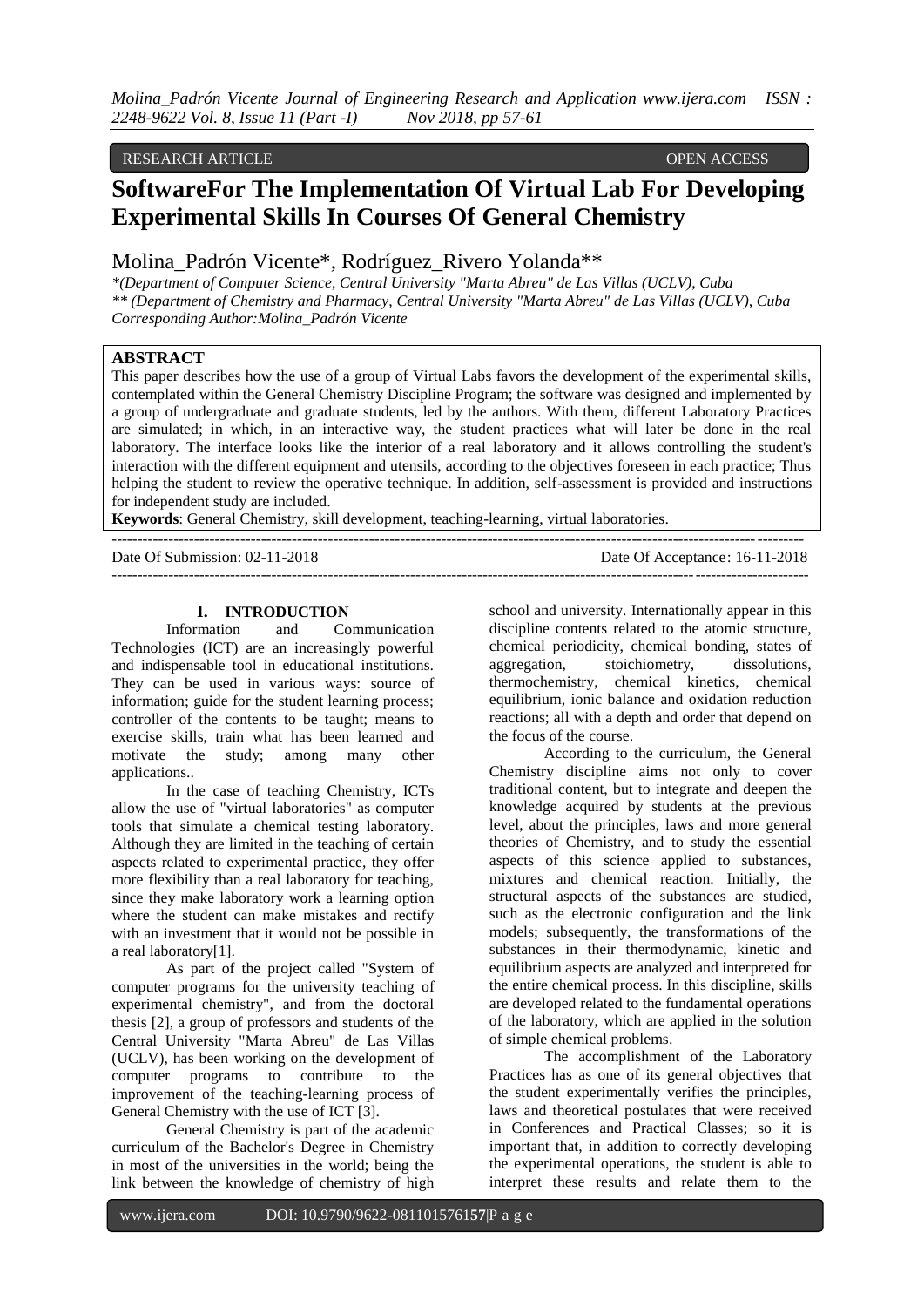theoretical contents. The developed virtual laboratories contribute to the fulfillment of this objective; because when interacting with the software, before going to the real laboratory, the student stops at the operations that he does not understand well and can analyze the chemical phenomenon that he is verifying with the experiment; In addition, after performing the practice in the real laboratory, you can return to the virtual laboratory and clarify any doubts you still have.

#### **1. Skills to develop in the Laboratory Practices of the First Year of Degree in Chemistry**

In the subject of General Chemistry of the Degree in Chemistry, different Laboratory Practices are carried out, which begin with the basic operations and the familiarization with the equipment and utensils, and they increase their complexity and demand in terms of the skills they must develop. The students experimentally verify the different theoretical aspects dealt with in the subject. The main skills to achieve are the

following:

- To weigh. Determine experimentally the mass of a substance. For this, the student must use the technical balance for approximate weight and the analytic balance for exact weight.
- Levelling. Bring the volume of the liquid to a gauge or measure, being careful not to make the parallax error; that is, consider the meniscus of the liquid.
- Measure volumes. It can be of approximate form, using beakers and test tubes, or with greater precision by means of pipettes and burettes.
- Filter. Separate a solid from a liquid solution, by gravity or vacuum.
- Shake. Mix two or more components in a solution.
- Transfer substances. Transfer a mass, solid, liquid or in solution, from one container to another.
- To use the thermometer. Measure ranges of temperatures or a defined temperature of a sample.
- Use the tweezers. Select the most appropriate to hold the glassware and as an aid to transfer substances.
- **2. Virtual laboratories to enhance the development of the skills**

To simulate the realization of practices, and enhance the development of skills in students, were developed the following Virtual Laboratories:

- Hardness of water[4]
- Properties of substances [5]
- Purification of commercial sodium chloride [6]
- Redox trials [7]
- Purification of benzoic acid [8]
- Preparation of solutions [9]
- Basic operations [10
- Electrolysis and Daniell Cell [11]

Forthe design and implementation of these virtual laboratories, a study was made of how each practice is performed in the laboratory [12]; its development was filmed in the real laboratory; a bank of representations and images of utensils and laboratory equipment was elaborated; the necessary theoretical information was collected and the different help and evaluation systems were elaborated on each subject in question [13].

Below are images of some of the operations that are performed in the laboratory practices. First, photos taken in the real laboratory and then images of how these operations are performed in the virtual laboratory.

The images that make up Fig. 1 show a sequence of two of the most important operations, which are carried out very frequently in a chemical laboratory: weigh and transfer. These operations are the first skills that the student must overcome; since weighing a substance is carried out in all the laboratory practices, both in this discipline and in the rest that are included in the Curriculum.



**Figure 1.** Sequence of actions to weigh and transfer a solid

Measuring volumes is another of the necessary skills for a chemist. In his actions, many mistakes can be made; so, it is very difficult to execute correctly. Something that happens frequently is the so-called parallax error, when the view is not at the correct height.

The upper part of Fig. 2 shows the actions that must be followed, and the position that the technician must assume, to check the correct height of the liquid in the container. On the other hand, the lower images show how, in the user's interaction with the virtual laboratory, an extension of the test piece is presented so that the student can click on the quantity of liquid that it wishes to measure and, if the selected quantity is correct, the liquid rise is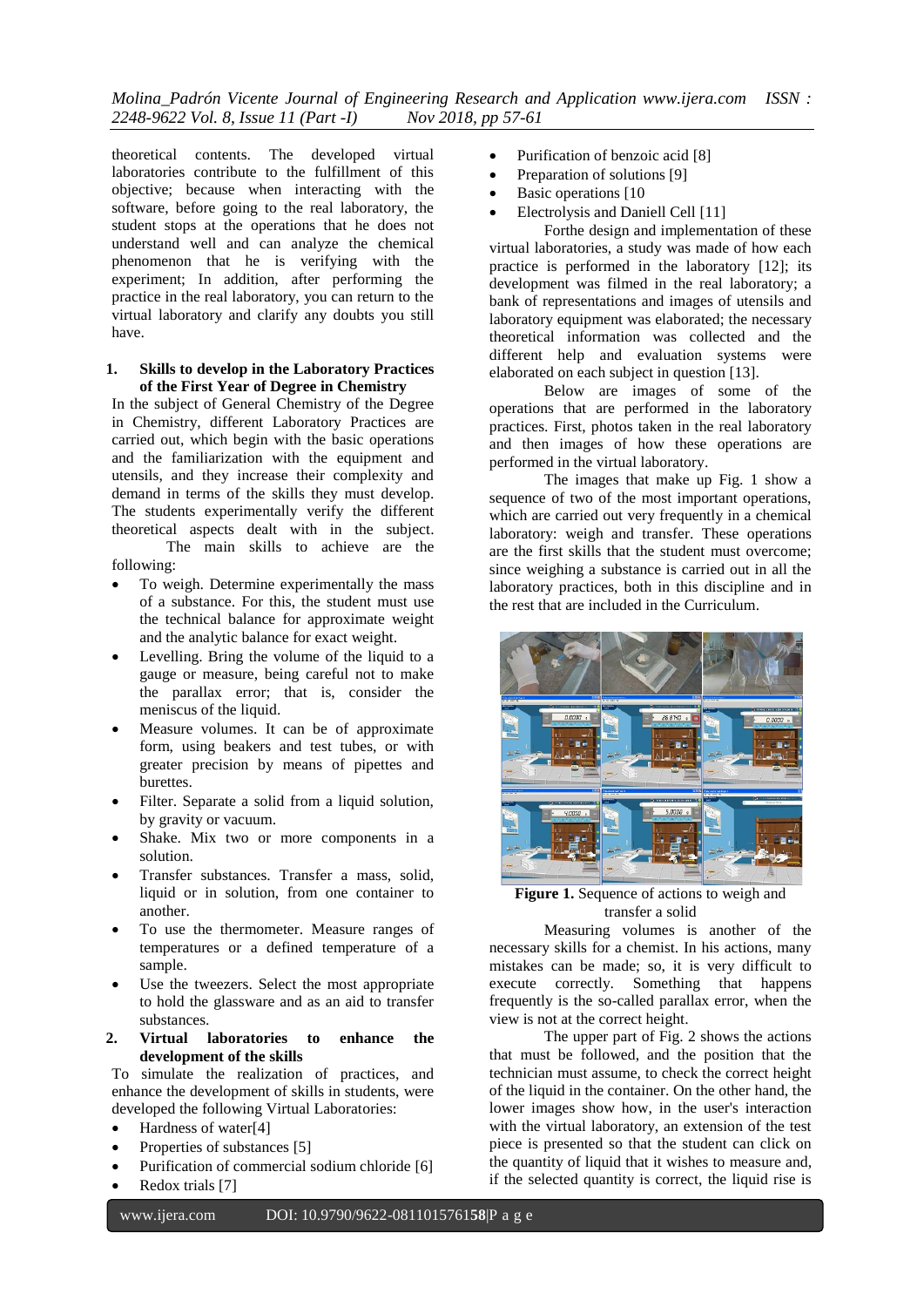*Molina\_Padrón Vicente Journal of Engineering Research and Application www.ijera.com ISSN : 2248-9622 Vol. 8, Issue 11 (Part -I) Nov 2018, pp 57-61*

simulated until the meniscus reaches the line of sight. Subsequently, the operation of transferring the liquid to the beaker is performed.



**Figure 2.** Sequence of actions to measure with a test tube and transfer for a beaker

Some substances become contaminated and change their coloration; it is necessary, then, to complete its purification by adding a reagent, for example activated carbon, so that it adsorbs the impurities that cause that coloration. After adding the activated carbon, it is necessary to heat so that the substance dissolves and the reagent is separated and, finally, paper is used to filter the solution with the sample by gravity.

Fig. 3 shows, at the top, photos of the process sequence in the laboratory; while in the lower part it is possible to appreciate the sequence of user actions by adding the reagent to the container, containing the substance of the experiment; place it on the heating plate; take the filter paper and place it in the funnel; select the appropriate clamp to remove the Erlenmeyer from the heat source, once it has reached the right temperature, and take it to the support to pour it into the funnel and collect the filtered substance.



**Figure 3**. Sequence of actions to purify with activated coal and to filter for graveness

Some experiments require that the filtration process be carried out under vacuum. In this case, the order in which the different operations for the assembly of the equipment, the placement of the Buchner funnel and the filter paper are executed is very important; as well as the use of a stove, with the right temperature, to complete the drying process up to constant weight. Thisis achieved in the software, as shown in the sequence of images in Figure 4, since the student has to "take" each of the parts that make up the equipment, mount it, place the filter paper, add the substance and turn it on.



**Figure 4**. Sequence of actions to filterunder vacuum

After filtering the sample, the student selects the container, which must have previously tared, and moves the sample to the right side of the lab where the stove is located (Fig. 5), selects the appropriate temperature and, when it is reached,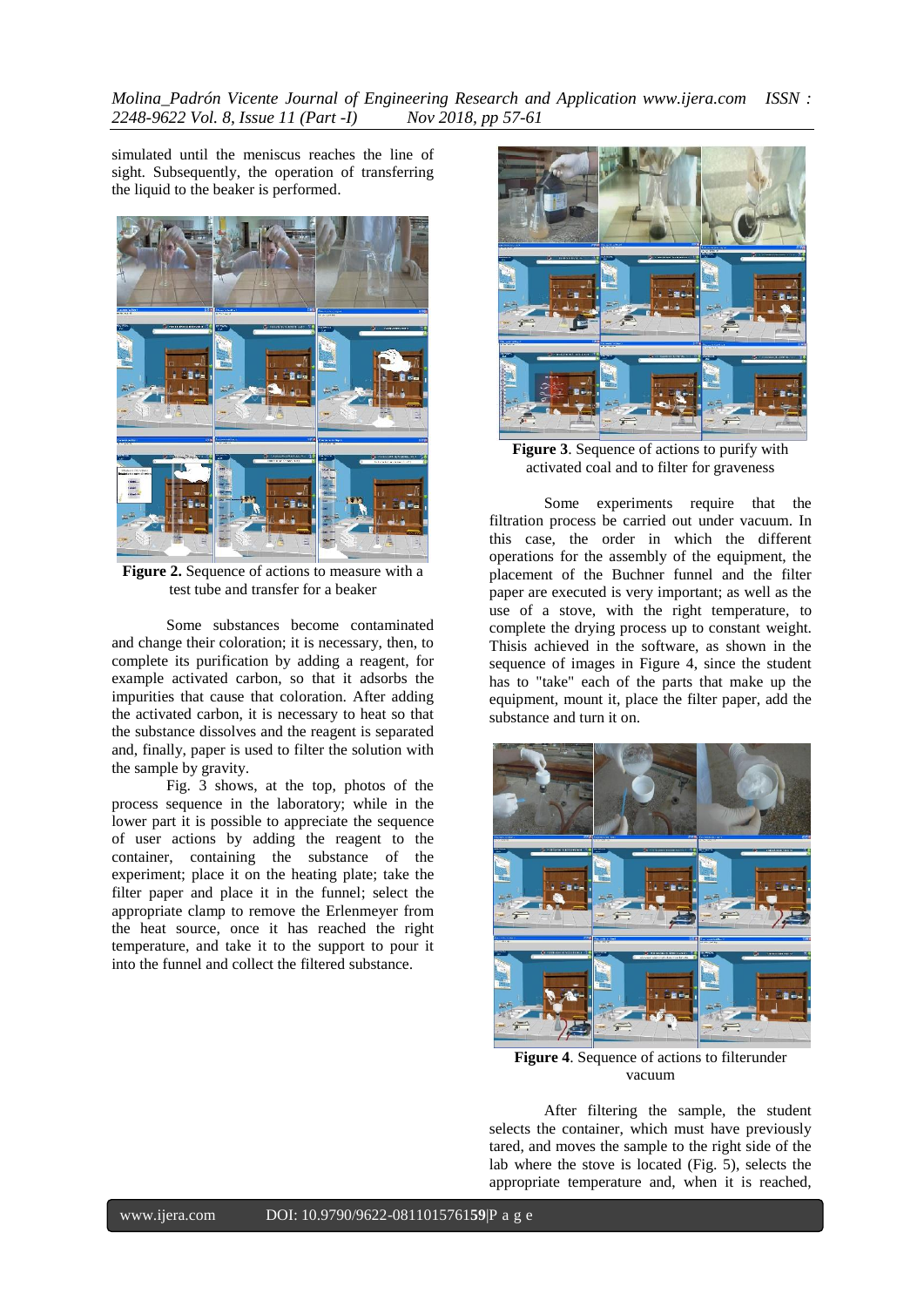remove the sample, return to the balance and check that the substance is completely dry.



**Figure 5.** Sequence of actions to dry in the oven

In a manner analogous to those described all the skills, which need to be developed in the different laboratory practices, have been conceived in virtual laboratories. When the student makes an error, there is shown warning messages and is not allowed continuing, as long as does not perform the operation correctly. All the software have their support systems, which include the Operative Technique, a video and photos of the development of the practice in the real laboratory and the User Manual of the application.

#### **II. CONCLUSIONS**

It has been illustrated, through these images, the student's interaction with the software and how these facilitate the preparation to face the real practices, enabling the student to acquire a better preparation before performing the practice in the real laboratory. With them,the student can put into practice, in an interactive way and in an environment very close to reality, the knowledge acquired in Conferences, Practical Classes and Seminars. The software allows, in an efficient and fast way, to simulate and analyze many variants of the phenomenon under study.

Despite the undeniable advantages that all this implies, it should be noted that it is impossible to simulate all the possibilities of errors or bad operations that the student may commit. For all these reasons, its use is insisted on as part of a methodological strategy that must be adapted to the characteristics of each career and of each group of students, without losing sight of the study objective of a bachelor's in chemistry. During several courses,these softwarehave been used with very

good results. Its use has also been extended to other universities in the country.

# **REFERENCES**

- [1]. Cataldi, Z., Diego, C., Dominighini, C., Donnamaría, C. &Lage, F.J. Tic en la enseñanza de la química. Propuesta para selección del Laboratorio Virtual de Química (LVQ). WICC 2010 - XII Workshop de Investigadores en Ciencias de la Computación. 5-6 de mayo. El Calafate, Santa Cruz – Argentina, 2010.
- [2]. Rodríguez-Rivero, Y. Modelo teórico metodológico para el perfeccionamiento del proceso de enseñanza-aprendizaje de la Química General. Doctoraldiss., Central University "Marta Abreu" de Las Villas (UCLV). Cuba, 2007.
- [3]. Rodríguez-Rivero, Y., Molina-Padrón, V., Martínez-Rodríguez, M., Molina-Rodríguez, J. El proceso de enseñanza-aprendizaje de la Química General con el empleo de laboratorios virtuales. Revista Avances en Ciencias e Ingeniería, 5(1), 67-79 (Enero/Marzo, 2014). ISSN: 0718-8706.
- [4]. Collective of authors. Laboratorio Virtual "Dureza del agua" (LVDA). Registration in theNational Center of Royalty CENDA 214- 2011. Habana. Cuba, 2011.
- [5]. Collective of authors. Laboratorio Virtual "Propiedades de lassustancias" (LVPS). Registration in theNational Center of Royalty CENDA 216-2011. Habana. Cuba, 2011.
- [6]. Collective of authors. Laboratorio Virtual "Purificación de cloruro de sodiocomercial" (LVPCSC). Registration in theNational Center of Royalty CENDA 2581-2012. La Habana, Cuba, 2012.
- [7]. Collective of authors. Laboratorio Virtual "Ensayos Redox" (LVER). Registration in theNational Center of Royalty CENDA 2582-2012. La Habana, Cuba, 2012.
- [8]. Collective of authors.Laboratorio Virtual ácidobenzoico" (LVPAB).Registration in the National Center of Royalty CENDA 2583-2012.La Habana, Cuba, 2012.
- [9]. Collective of authors.Laboratorio Virtual "Preparación de disoluciones" (LVPD).Registration in the National Center of Royalty CENDA 2584-2012.La Habana, Cuba, 2012.
- [10]. Collective of authors. Laboratorio Virtual "OperacionesBásicas" (LVOB).Registration in the National Center of Royalty CENDA 2585-2012.La Habana, Cuba, 2012.